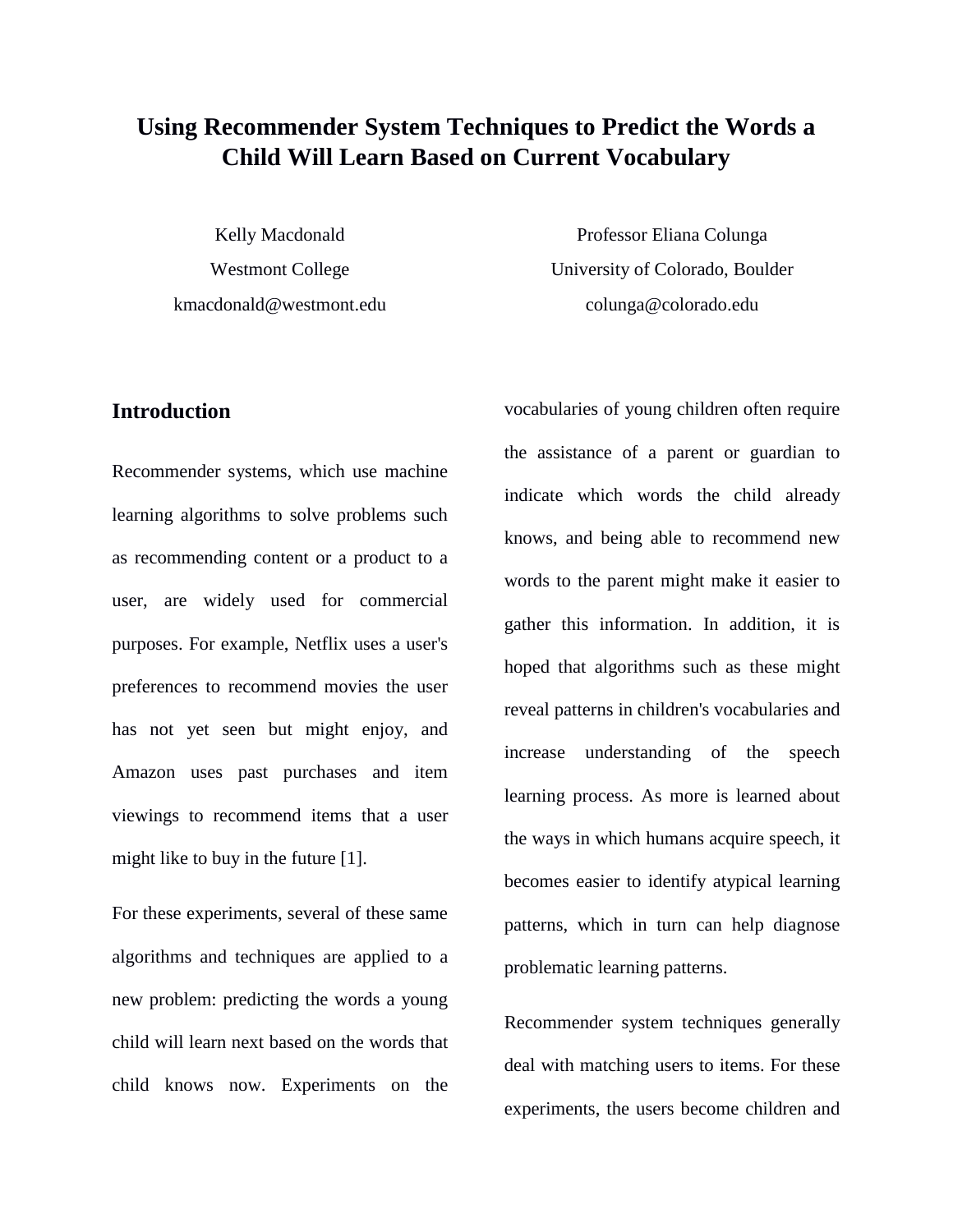the items become words. Recommender system algorithms tend to take either a userbased or item-based approach [1]. A userbased approach uses the interests (or in this case, knowledge) of similar users to recommend items to the given user. An item-based approach looks at items similar to the items already associated with the given user and attempts to find similar items to recommend. Both of these approaches are taken here: the k-NN and American CDI norm algorithms described take a user-based approach, while the probabilistic, SVD, and noun/attribute algorithms can all be (at least loosely) classified as item-based approaches. However, the "straw man" algorithms to which these algorithms are compared do not quite fit into either category.

### **Data**

Three data sets were used for these experiments: the child/word set, the noun/attribute set, and the American CDI norms set.

#### **Child/Word Set**

The child/word set contains cross-sectional data on 100 children and their knowledge of 677 words, in the form of a matrix (with a 1 indicating that the child knows the word and a 0 otherwise). In addition, the child set contains information such as each child's gender, age in months, and percentile (how the child compares with other children at his/her age based on the number of words he/she knows). Vocabulary sizes range from 5 to 661. Ages range from 12 to 32 months. This data set was used for all of the methods described here, though not all of the information was used for each method. The list of words included in this data is a subset of the Macarthur-Bates Communicative Development Inventory (MCDI) word list. For these experiments, 677 of these words were used.

#### **Noun/Attribute Set**

The noun data set contains information about how well each of the nouns fits into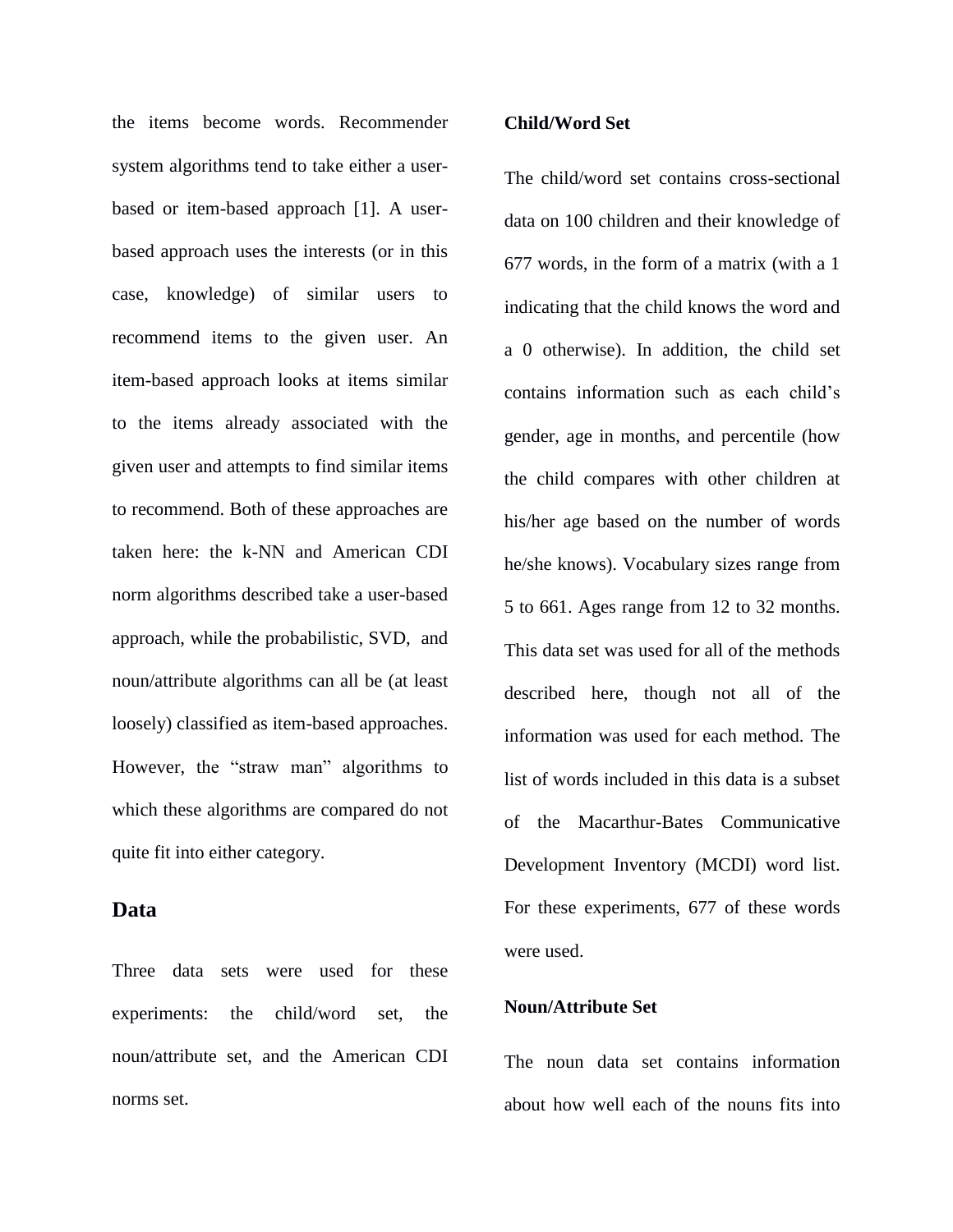each of 97 categories (or where they fall on a scale). Each noun has a score from 0 to 10 (inclusive) for each category (or attribute). To obtain these scores, a group of adults was asked to score each noun in each category, and the average of each of these score sets was used as the final score for a given word and attribute. The list of nouns is separate from the list of words in the child/word set, which contains words of many parts of speech. There are 327 words that are featured in both of these lists, and only these words were used for algorithms that utilized the noun/attribute set. This data set was only used for some of the methods described here, and when it was used, all non-nouns were excluded from the experiment. If a child's vocabulary contained fewer than two nouns, the child was excluded from the experiment.

#### **American CDI Norms Set**

The American Communicative Development Inventory (CDI) norms set [2] contains information about the percentage of children who know each word in the set at each age from 16 to 30 months (incrementing one month at a time). There is one set of these norms for female children, another for male children, and one for both combined. This data set contains all of the words included in the child/word set. It was gathered from 1461 children.

#### **Measuring Accuracy**

To test the accuracy of each of these algorithms, one fifth of each child's vocabulary was removed, and the algorithm was used to try to recommend it back. Once a list of recommended words had been compiled, the number of correct recommendations was divided by the total number of recommendations to get the percent correct. Each algorithm was run 100 times, and the average accuracy rate and variance over all of these runs was recorded. The exception to this is the SVD algorithm; this algorithm was run multiple times, but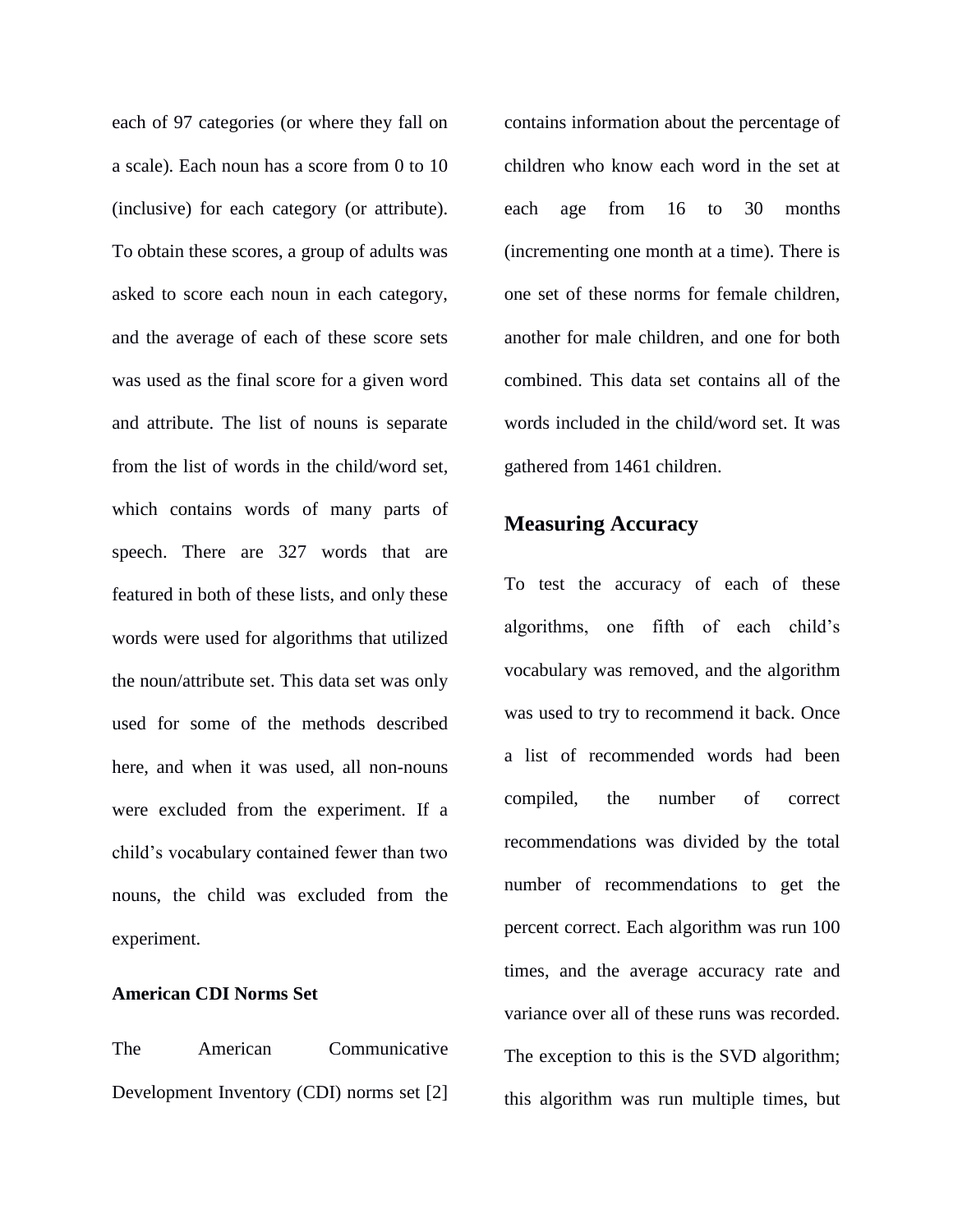the results of only one iteration were recorded. When an algorithm required information, such as probabilities, to be gathered from the data before recommendations were made, this information was gathered only from the 80% of the child's vocabulary that was not taken out, in order to realistically simulate a realworld recommendation scenario.

The constraints of the experiment had some effects on the results that must be taken into account prior to analysis. Because only a few hundred words were used, and some children knew nearly all of those words, there was little guessing involved in making correct recommendations for those children with large vocabularies. If very few words are not in a child's vocabulary, then there are very few possible wrong recommendations, and the algorithm will always recommend all or most of the words correctly.

On the other hand, if a child does not know many words, there will be very little to base predictions on (though this does not matter for these "straw man" algorithms), and there will be hundreds of possible wrong answers and few correct ones. For a child who knows only 5 words and has one of those words removed for the purpose of recommending it back, the algorithm will either predict that one word correctly and have 100% accuracy, or predict incorrectly and have 0% accuracy. The latter case is much more probable. Unlike the somewhat unrealistically high accuracy found in recommendations for children with large vocabularies, this trend represents a realworld recommendation scenario fairly accurately.

# **"Straw Man" Algorithms**

To identify the lower bounds of success, the accuracy and variance of two very simple "straw man" algorithms were measured: one of these algorithms simply recommended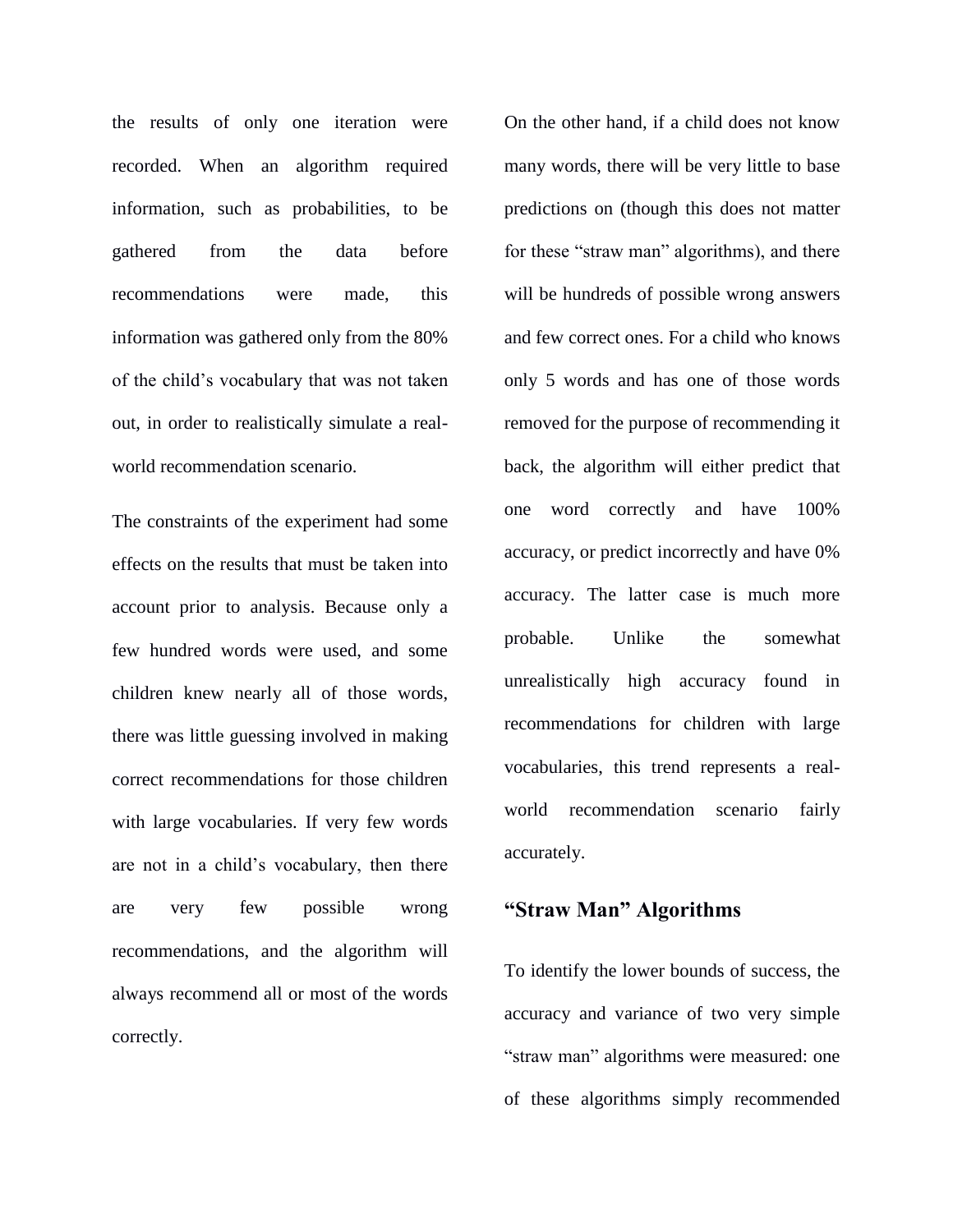random words for each child, and the other calculated which words were most commonly known to all of the children and recommended the most commonly known words that each child did not already know. The first of these algorithms had an average success rate of 21.5%, while the second had an average success rate of 52.0%. The average accuracy of both algorithms increased as vocabularies got larger, while the variance decreased. This happened somewhat more gradually for the second algorithm than for the first.

While both algorithms produce a higher variance in results for children with small vocabularies than for children with large ones, the second algorithm has a much higher variance for small vocabularies because the correct words were actually guessed more frequently. This is strikingly different from the random recommendations, which had 0% accuracy and 0 variance for the smallest vocabularies

before the trend of high variance appeared. It is realistic to assume that these trends in variance would exist in a real-world recommendation scenario involving just about any number of vocabulary words.

### **K-NN**

K-NN approaches are commonly used for recommender systems because they are inherently related to the recommender task of identifying like-minded users [1]. Three different k-NN algorithms were implemented with the child/word set.

The first k-NN algorithm simply assigned each child a similarity score based on the number of words they had in common with the given child. Then, each word received a score equal to the number of top K most similar children who knew it, and the words with the highest scores were recommended. Several values of K were tried, and the value of K that scored highest was selected and recorded. This algorithm is equivalent to the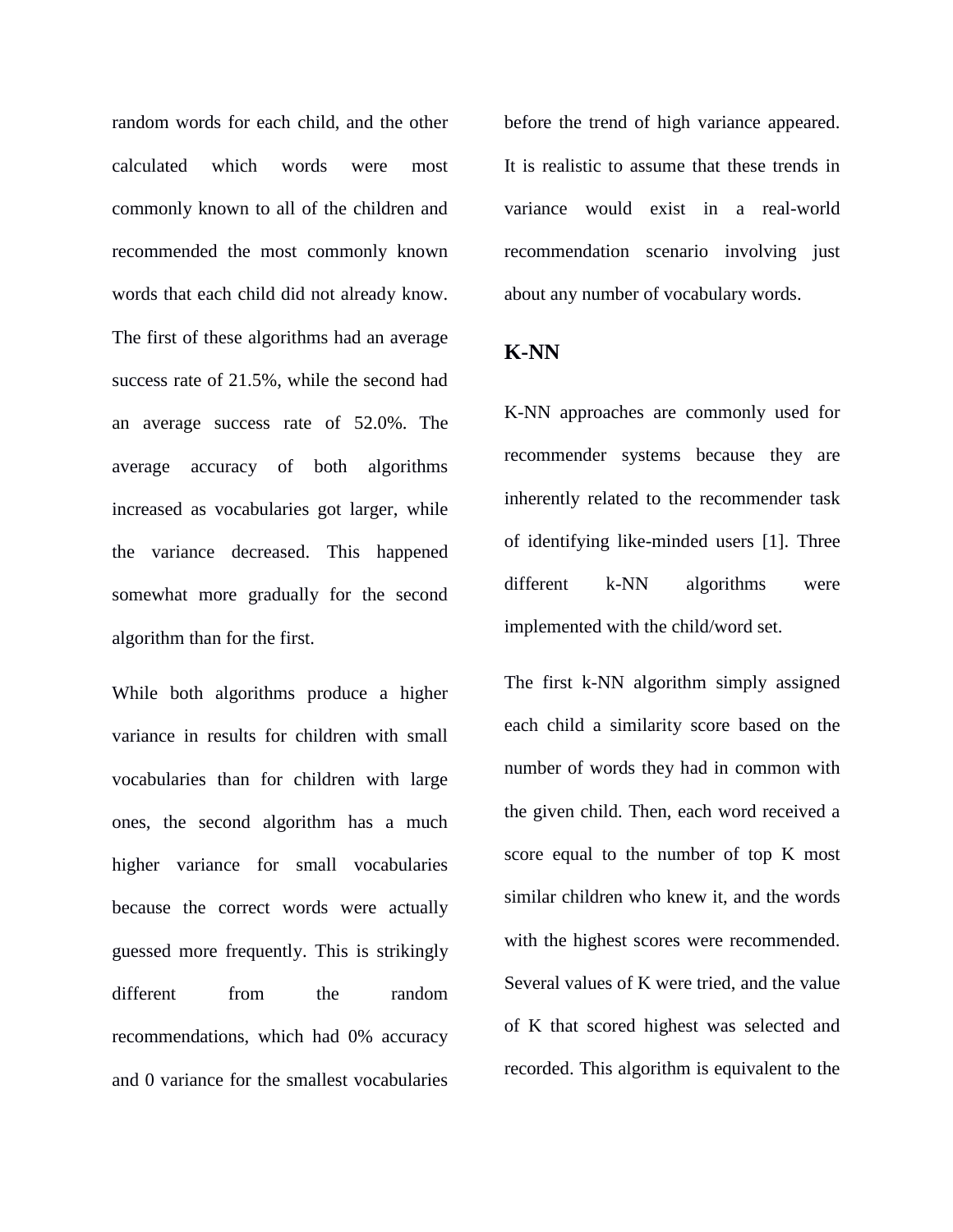second "straw man" algorithm, recommending the most popular words in overall, if K is equal to the total number of users, but it can theoretically give different results for lower values. However, running this algorithm several times revealed that the percentage of accuracy was highest for values of K very close the number of users, and no one particular value of K stood out. Furthermore, the percentage of accuracy was not statistically significantly different from that of the algorithm which recommended the most popular words overall. Although this algorithm appears to be superior to the first "straw man" algorithm, it is at best exactly the same as the second.

The second algorithm was similar to the first, but each word received a score that was equal to the sum of the scores of the top K children who knew it, and the words with the highest scores were recommended. This gives more weight to words that are known by children more similar to the current child,

and it is not equivalent to the second "straw man" algorithm. Several values of K were tried for this algorithm as well, and the value of K that scored highest was selected and recorded. This algorithm had an average accuracy rate of 50.5% for the best value of K. Interestingly, this algorithm also scored highest with values of K that were near or equal to the total number of users. Although it is not technically equivalent, it performed very similarly to the second straw man algorithm.

For the third algorithm, words were scored the same way as in the first, but each child's similarity score received a boost based on that child's other attributes. Binary attributes like gender, language, number of languages spoken, and hardness of hearing were worth equal boosts if a child's value for that attribute matched the given child's value. For attributes like age, percentile, and words spoken, boost was proportional to the difference between the value for the current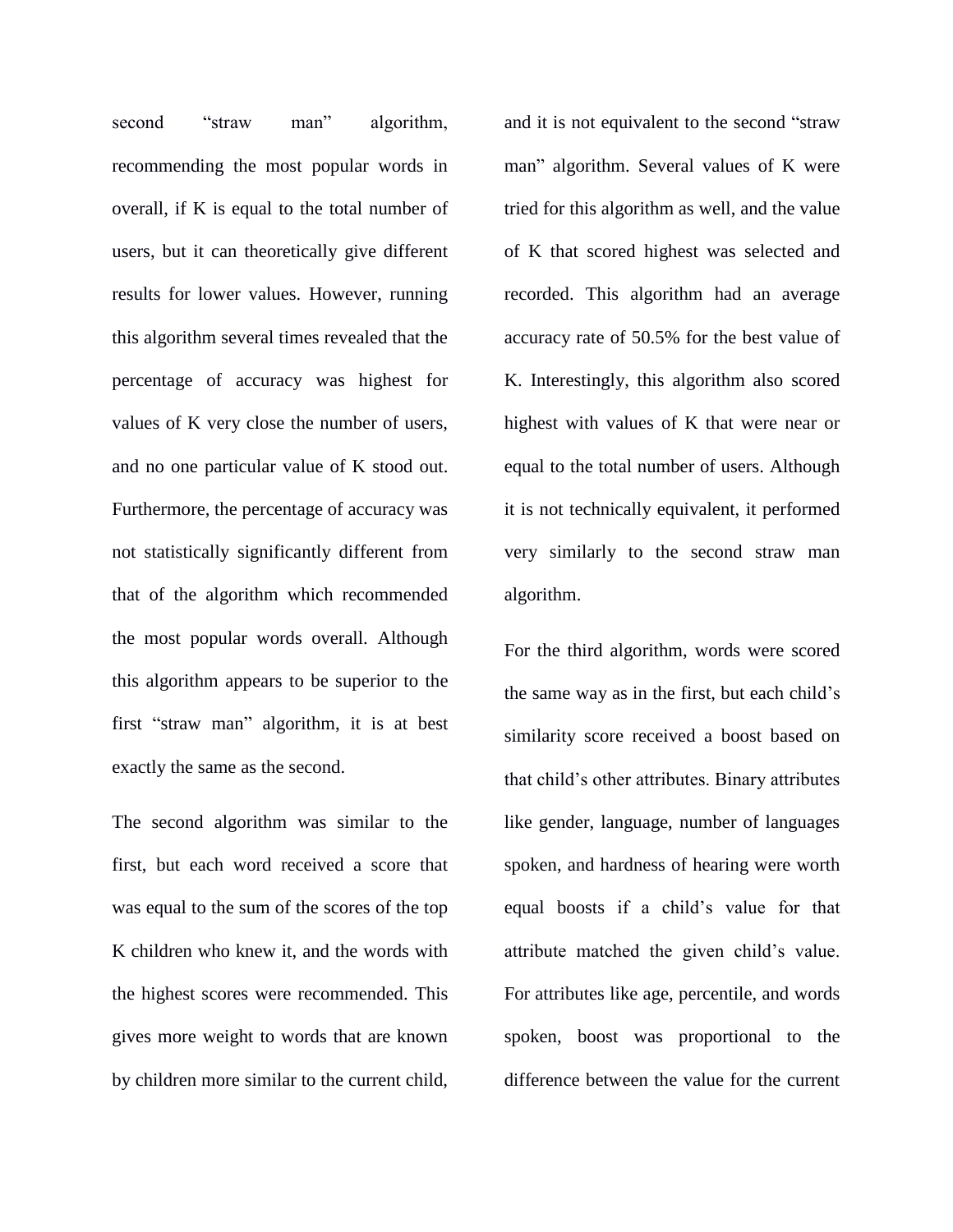child and the value for the child being scored, and the child's similarity score was multiplied by this value. K was selected the same way as in the first two algorithms. This algorithm had an average accuracy rate of 51.1% for the best value of K and, like the other k-NN algorithms, scored highest for very high values of K.

Patterns in average accuracy and variance for these algorithms were largely the same as the patterns found in the two "straw man" algorithms.

## **Probabilistic**

Next, four probabilistic algorithms were implemented. This involved calculating the probability that a child knows each word based on each other word. (For example, the probability that a child knows "mommy" if that same child knows "daddy" was calculated.) These probabilities were calculated on a training set. When making recommendations, each word's score was

calculated in a different way for each algorithm.

For the first algorithm, the score of each word was calculated by using the "inclusive or" probability formula to combine the probabilities that the child knew that word based on each word that the child already knew. This algorithm had an accuracy rate of only 26.5% - barely better than random, and far worse than recommending the most common words.

For second algorithm, the probabilities were instead combined as a simple sum. This algorithm was accurate 49.1% of the time, a huge improvement over the first, but still not enough to beat the second "straw man" algorithm.

The third algorithm used the same scoring method as the second algorithm, but also added the probabilities that the child knew the word based on the child's gender, age, percentile, and number of words spoken. It then recommended the words with the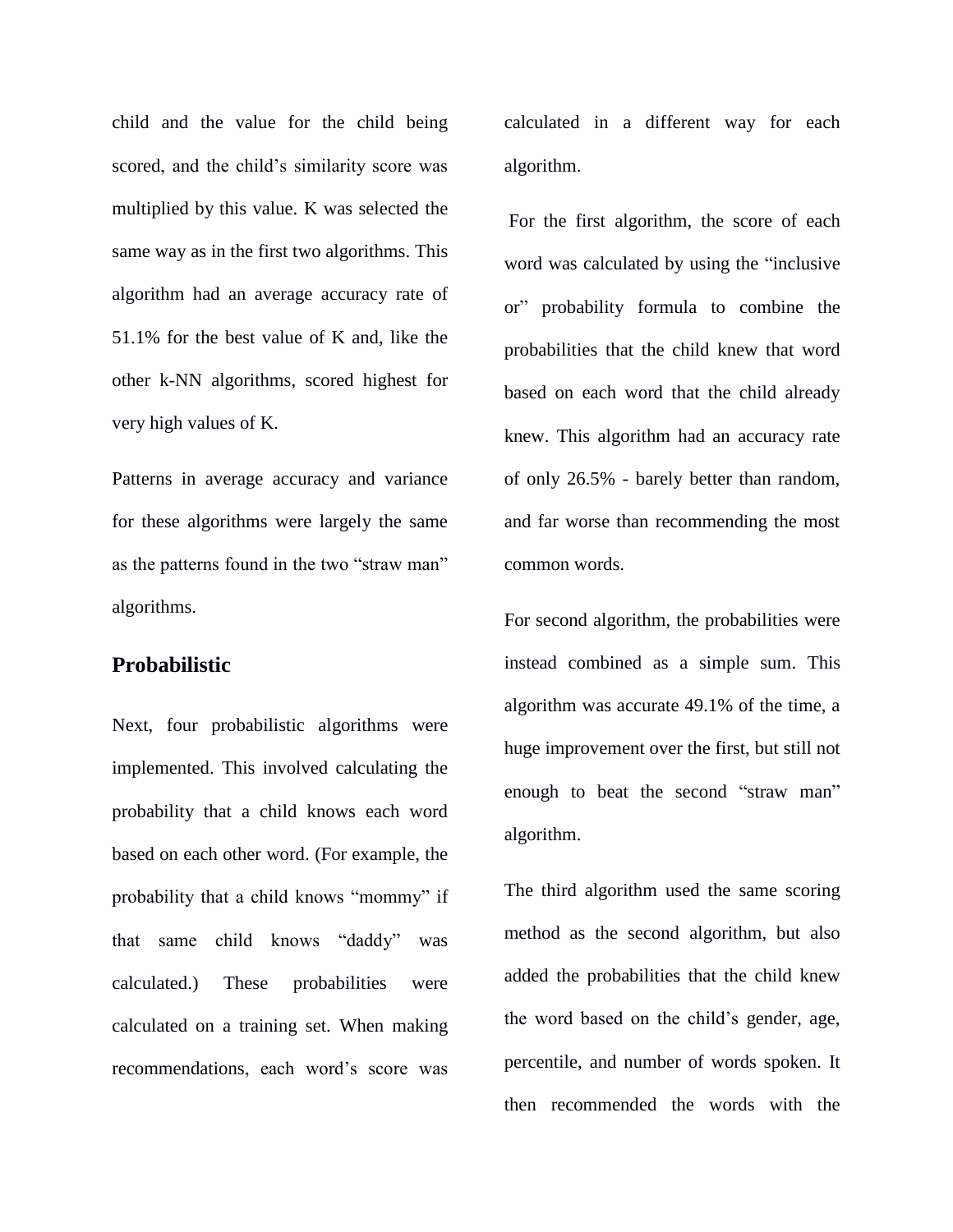highest scores. This algorithm had an accuracy rate of 52.5% percent, about the same as the second straw man algorithm (technically higher, but not enough to be considered a statistically significant improvement).

Finally, the fourth algorithm used a different method than the first three for determining the relationships between different words. The child/word matrix was multiplied its own transpose so that each row and column of the result represented a word, and each cell contained a number related to the number of times that the word for that row appeared in a child's vocabulary with the word from that column. These numbers were then summed to calculate word scores. The numbers gathered through this method amplify the relationships between words, and the algorithm is a lot more efficient than the first three. However, it was only accurate 39.9% of the time.

Interestingly, although average accuracy increased with vocabulary size, much like the "straw man" and k-NN algorithms, variance also increased with vocabulary size. This trend in variance is the exact opposite of the trends in variance displayed by the previously described algorithms.

#### **Latent Semantic Analysis**

Latent semantic analysis is a popular technique for recommender problems that involve processing text. For example, a search engine will use this technique to take a user's query and match it with relevant documents. The process involves singular value decomposition, a matrix decomposition method that draws out latent "concepts" from the data and gives both the query and each of the documents a score based on how much it aligns with each concept. For purpose of these experiments, each word was treated like a query, and a child's vocabulary was treated like a document. On this data set, just two latent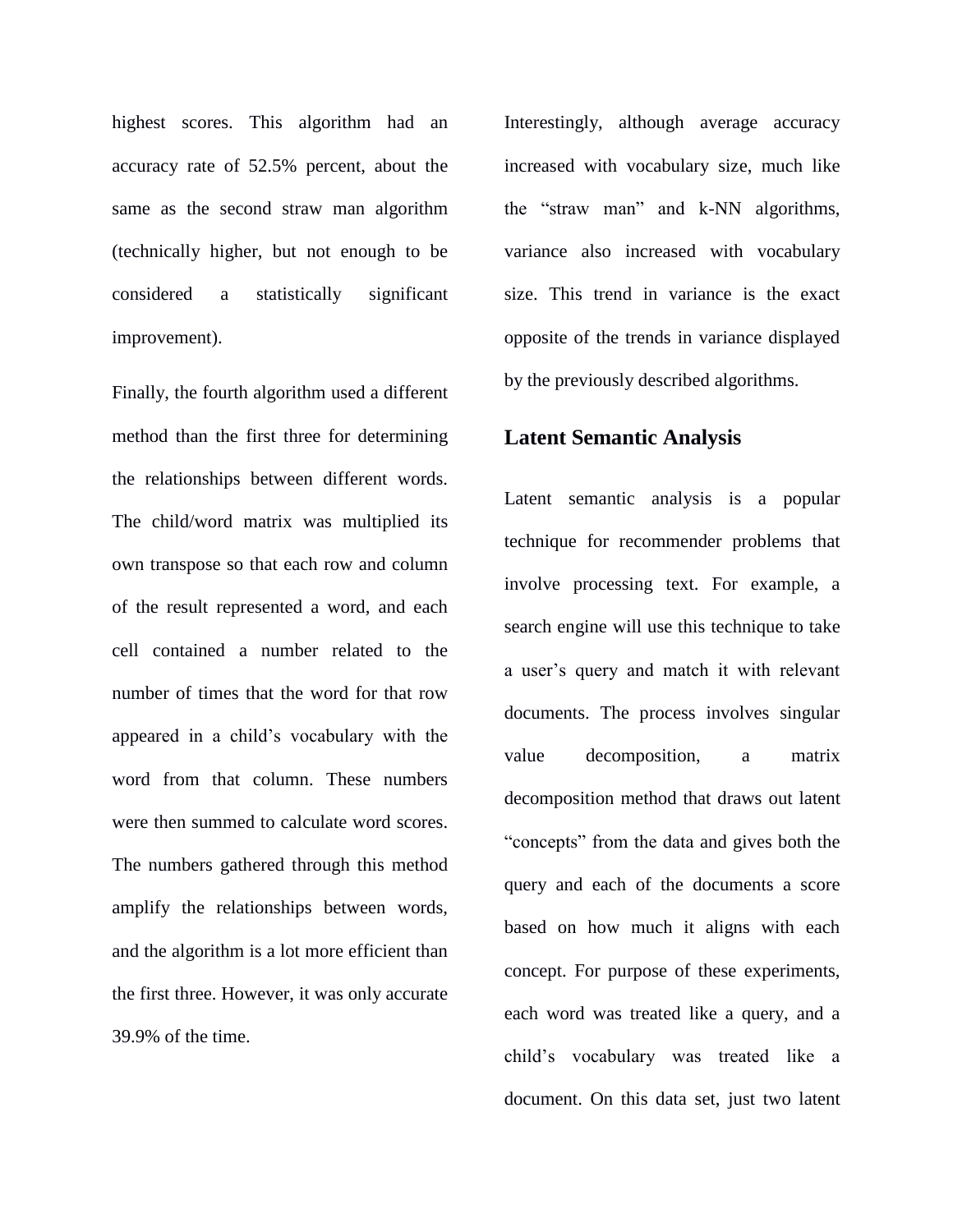concepts were detected. The distance of each word from each child was measured as the cosine of the angle between the child vector (containing the child's score for each concept, based on his/her vocabulary) and the word vector (containing the word's score for each concept). The the idea is that this method should be able to pick up on subtle patterns in children's vocabularies, patterns which are not easily observable by simply looking at the words. However, this algorithm was only accurate 30.6% of the time.

The accuracy of these algorithms increased with vocabulary size, and so did the variance, as with the probabilistic algorithms.

#### **Noun Features**

Four algorithms made use of the noun/attribute set, which contained information about how well each noun fit categories like "is round" and "has face," or

fell on scales such as small to large and light to heavy.

The first algorithm involved calculating the amount of each attribute that each child had in his/her vocabulary based on the sums of the attribute scores for each of the words that the child knew. The child's score for each attribute was then multiplied by each word's score for that attribute, and these values were summed across all the attributes to determine each word's score. This algorithm had an accuracy rate of 27.2%

The second algorithm was similar to the first, but the child's score was an average rather than a sum, and the cosine formula was used to determine each word's score. These algorithms had an accuracy rate of 25.1%.

The third algorithm was like the second one, but an entropy calculation was used to remove attributes that had little informational value Entropy levels ranged from 0.42 to 2.18; several different entropy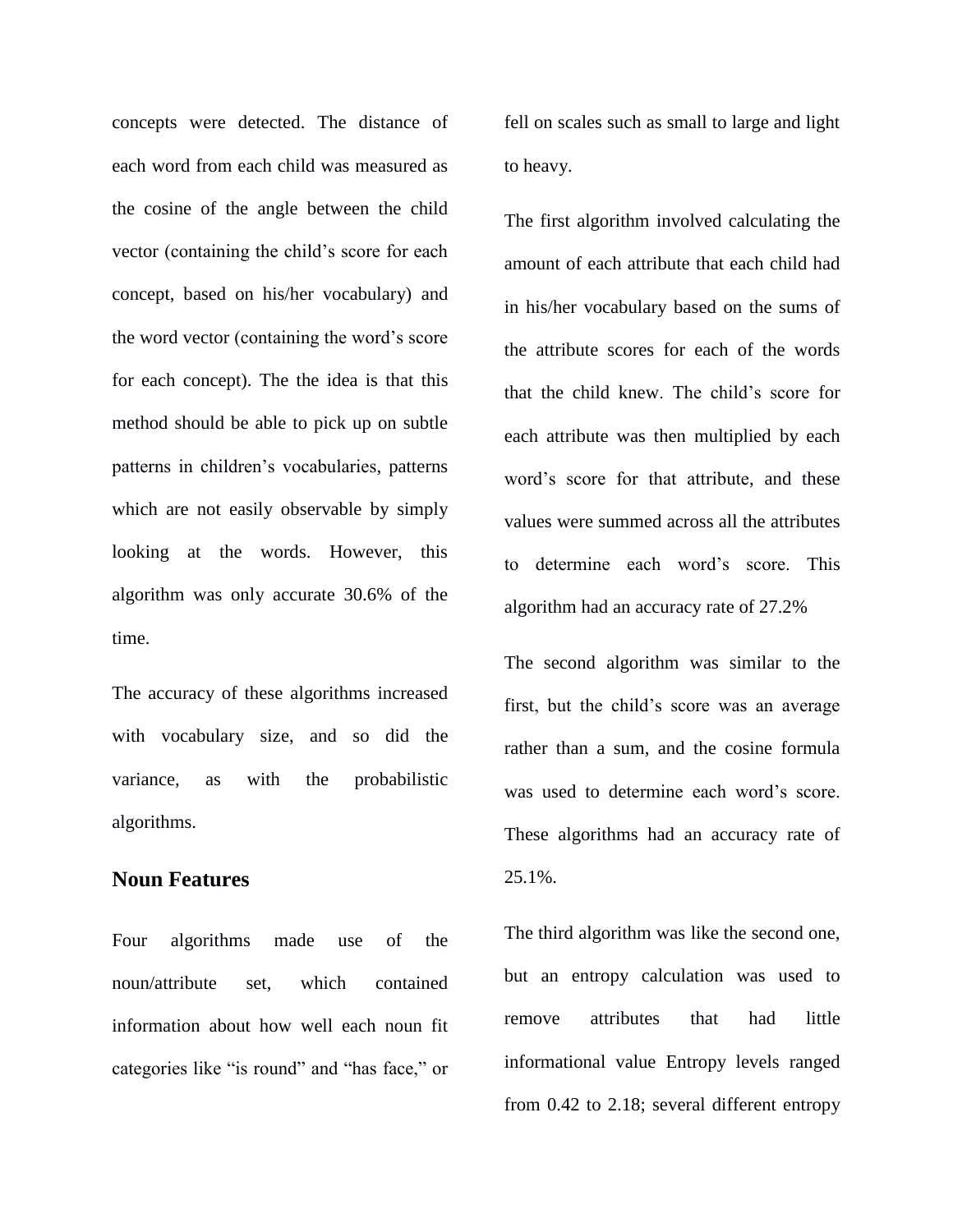thresholds were tried before 2 was eventually settled on. Any attribute with an entropy level below this threshold was eliminated, leaving just 20 attributes. This algorithm was accurate only 24.1% of the time.

Finally, the fourth algorithm, which also used an entropy calculation, used averages to score words and users, and calculated each word's score as the cosine of the angle between the user and the word. This algorithm was accurate 24.3% of the time.

Although none of these algorithms did much better than random, an interesting pattern could be observed in recommendations that they produced, particularly in the recommendations for children with smaller, more homogenous vocabularies. A child who only knew the words "mommy," "daddy," and "baby" (with one of these words randomly being removed each time) consistently received other "people" words, like "aunt" and "grandpa," as

recommendations. Likewise, a child who knew only animals received other animals as recommendations. The recommendations appeared to be intelligent on some level, just correct very often.

These algorithms returned to the trends demonstrated by the "straw man" and k-NN algorithms, with average accuracy increasing and variance decreasing as vocabulary size increased.

# **MCDI Norms**

Finally, two algorithms were implemented using the American CDI norms data set. Because this data was gathered from a much larger group of children than the group used for these experiments, overfitting was not as much of a concern.

The first algorithm used the single set of norms for both male and female children. Any children younger than 16 months were assigned the norms for 16-month-olds, and any children older than 30 months were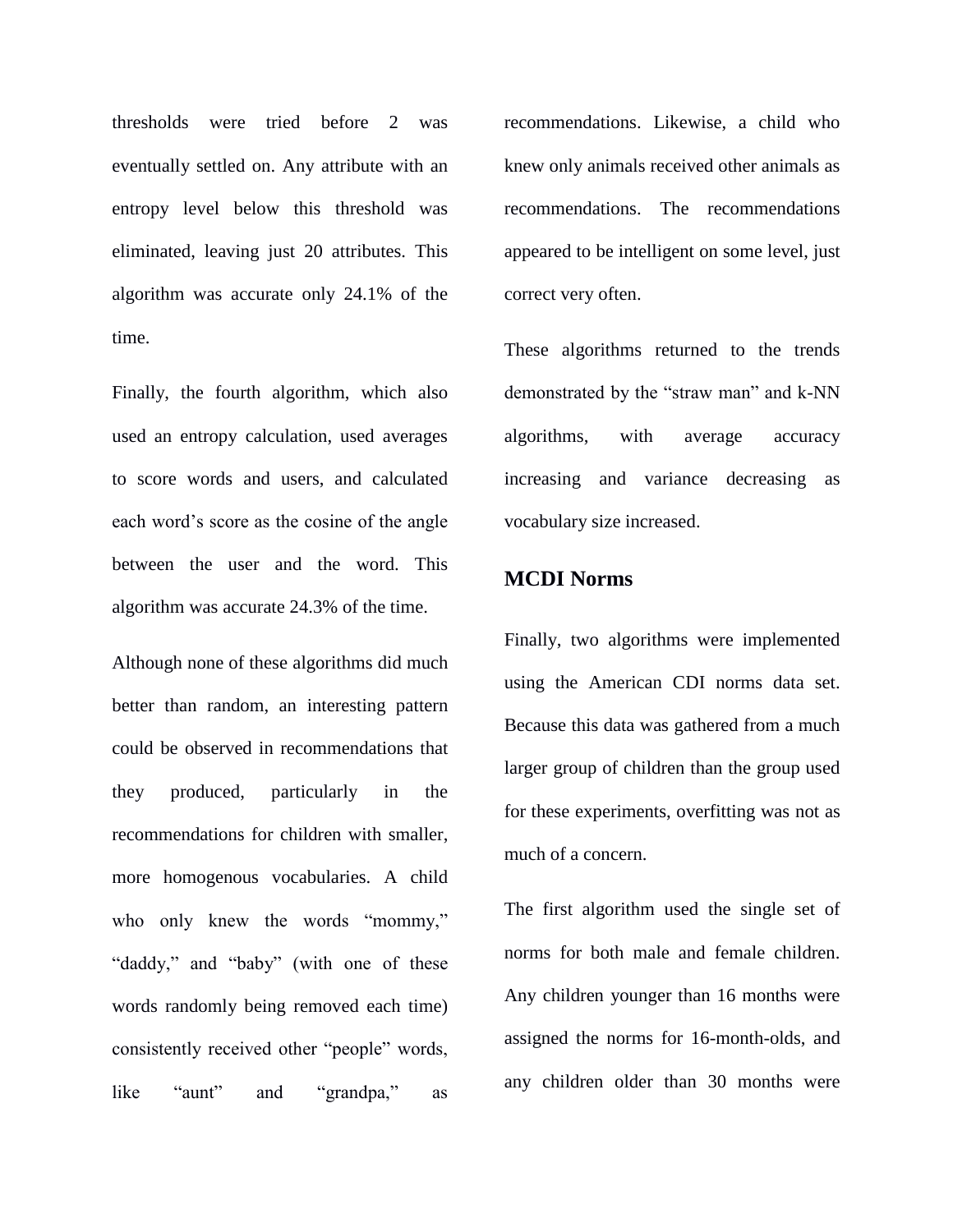assigned the norms for 30-month-olds, while all the other children were assigned the norms for their age. Scoring words was simple: once the norms for the child's age were extracted, the percentages were matched up with the corresponding words and sorted. The percentages were the words' scores, and the words with the highest scores were recommended. This algorithm had an accuracy rate of 47.7%.

The second algorithm made use of the separate male and female norms, so that the norms used for each child were based on both age and gender. Scoring worked the same way as for the first algorithm, and this algorithm was accurate 47.3% of the time.

For these algorithms, average accuracy increased and variance decreased as vocabulary size increased.

# **Discussion and Future Work**

Although all of the algorithms described here did better than random, and many came

close to the success of recommending the most popular words (even essentially tying it), none could actually beat the second "straw man" algorithm. However, many of the algorithms brought out interesting patterns in the children's vocabularies. Some algorithms and data sets were more suited to certain vocabularies than others. For example, using the combined gender American CDI norms resulted in a higher accuracy rate than using separate ones for 54 children, while 41 did better with separate norms and 3 were tied. Although the difference in accuracy was often negligibly small, several children displayed statistically significant differences between the two algorithms – for one child, the combined norms were yielded a 52% accuracy rate, while the separate norms were accurate only 37% of the time. The two algorithms with the highest overall performance – the one recommending the highest words (the second "straw man" algorithm), and the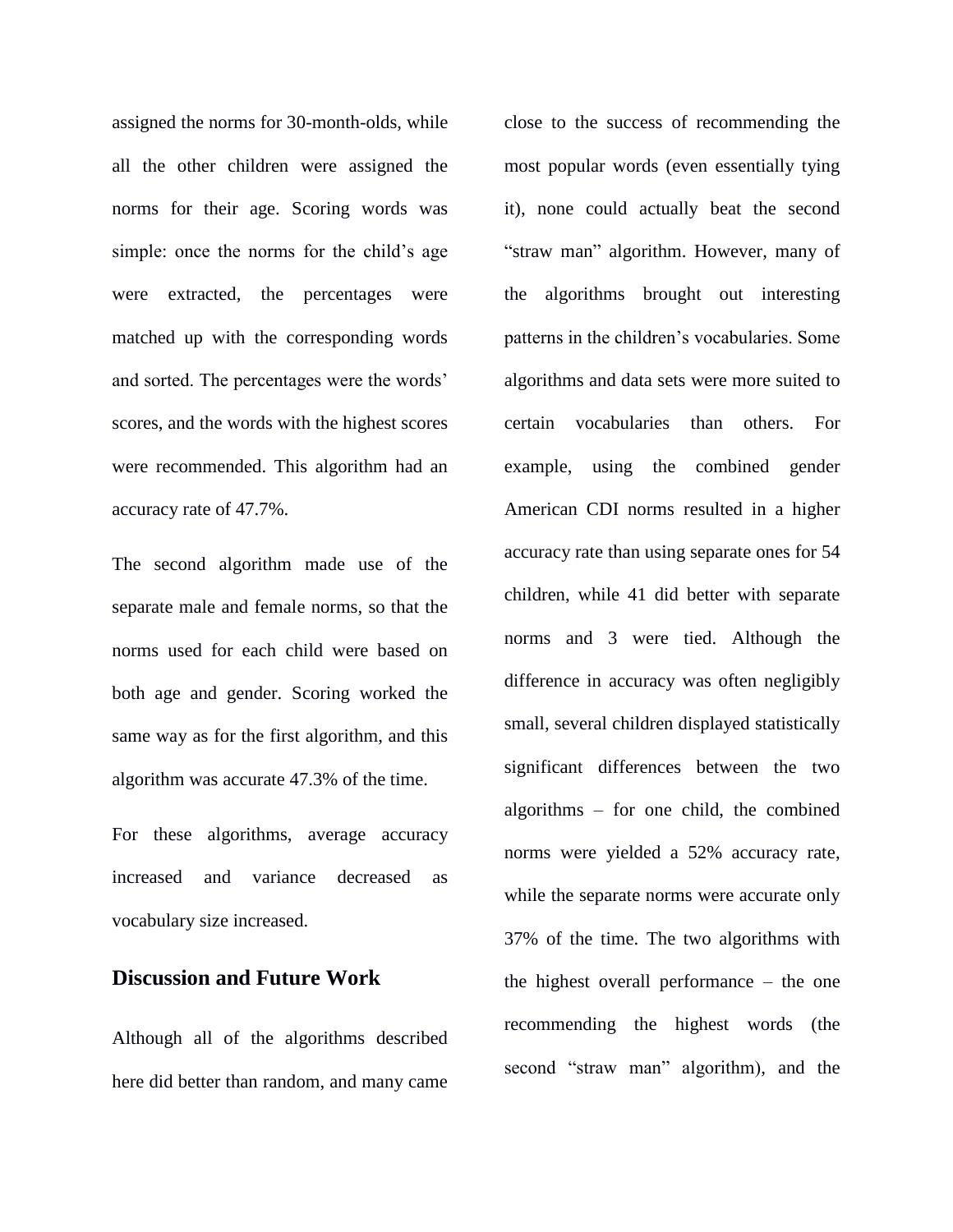probabilistic one which added the probabilities based on attributes outside of vocabulary – did not always have the highest performance for every individual child.

The data sets used for these experiments contain several pieces of information in addition to the words in each child's vocabulary, and figuring out how to combine these pieces of information with the set of vocabulary words is no trivial task. Many of the algorithms here used relatively simplistic techniques for utilizing this additional information (if it was utilized at all), and future work may involve using more complex methods to determine the appropriate weights and the relationships between these attributes and the words that the child will learn. It is also likely that there are factors not included in this data which influence the development of a child's vocabulary, and while some of these may be possible to gather and organize into easy-touse data sets, others may be more difficult to grasp.

Furthermore, the algorithms used here are only a small subset of all the techniques that have been studied and used for recommender systems. Among those that are not described here are Bayesian belief networks, artificial neural networks, and probabilistic latent semantic analysis (PLSA), to name just a few popular approaches. Bayesian belief networks are a somewhat more complex approach to dealing with probabilities than the probabilistic algorithms discussed here. Artificial neural networks have been known to perform similarly to Bayesian belief networks, but are very different in implementation and do not rely on linear relationships between probabilities. Finally, PLSA, which is closely related to LSA [3], has been known to outperform LSA, but is has a high complexity and can be difficult to implement efficiently. While an efficient